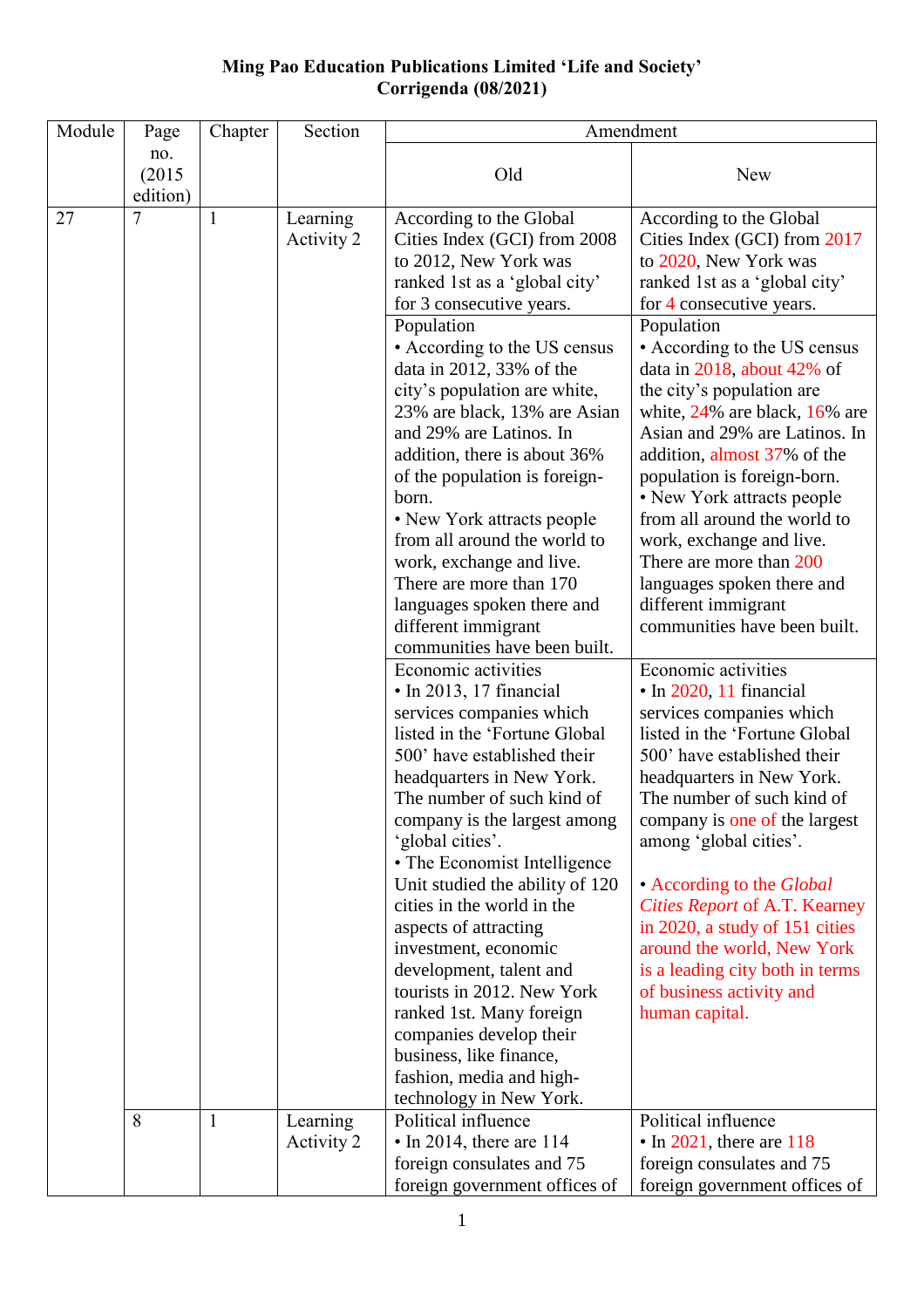|    |              |                        | economic and trade in New<br>York.                                                                                                                                                                                                        | economic and trade in New<br>York.                                                                                                                                                                                                                 |
|----|--------------|------------------------|-------------------------------------------------------------------------------------------------------------------------------------------------------------------------------------------------------------------------------------------|----------------------------------------------------------------------------------------------------------------------------------------------------------------------------------------------------------------------------------------------------|
| 12 | $\mathbf{1}$ | Learning<br>Activity 1 | Source 1<br>2011<br>Hong Kong International<br>Airport selected as the best<br>airport in the world 8 times,<br>becoming an international and<br>regional aviation centre                                                                 | Source 1<br>2011<br><b>Hong Kong International</b><br>Airport selected as the best<br>airport in the world 8 times,<br>becoming an international and<br>regional aviation centre                                                                   |
|    |              |                        | 2012<br>Ranked 3rd among world<br>container ports, cargo ships<br>travel to and from 500<br>destinations every week                                                                                                                       | 2019<br>Ranked 8th among world<br>container ports, cargo ships<br>travel to and from 400<br>destinations every week                                                                                                                                |
|    |              |                        | 2014<br>Honoured as the freest<br>economy for 20th consecutive<br>year                                                                                                                                                                    | 2014<br>Honoured as the freest<br>economy for 20th consecutive<br>year                                                                                                                                                                             |
|    |              |                        |                                                                                                                                                                                                                                           | 2020<br>Hong Kong International<br>Airport has been selected as<br>the best airport in the world<br>for 5 consecutive years,<br>becoming an international<br>freight, logistics and supply<br>centre                                               |
|    |              |                        |                                                                                                                                                                                                                                           | Moved up to the 5th place for<br>the Global Financial Centres<br>Index                                                                                                                                                                             |
|    |              |                        |                                                                                                                                                                                                                                           | Once again ranked as the<br>world's freest economy in the<br>Economic Freedom of the<br><b>World 2020 Annual Report</b>                                                                                                                            |
|    |              |                        | Source 2<br>Hong Kong and<br>intergovernmental<br>organisations (up to 2011):<br>• Many countries send<br>representatives to Hong Kong:<br>59 Consulates-General, 62<br>consulates, 5<br>intergovernmental<br>organisations with official | Source 2<br>Hong Kong and<br>intergovernmental<br>organisations (up to 2021):<br>• Many countries send<br>representatives to Hong Kong:<br>63 Consulates-General, 57<br>Honorary Consulates, 6<br>intergovernmental<br>organisations with official |
|    |              |                        | recognition such as<br><b>International Monetary Fund</b><br>and The UN Refugee Agency;                                                                                                                                                   | recognition such as<br><b>International Monetary Fund</b><br>and the UN High<br><b>Commissioner for Refugees;</b>                                                                                                                                  |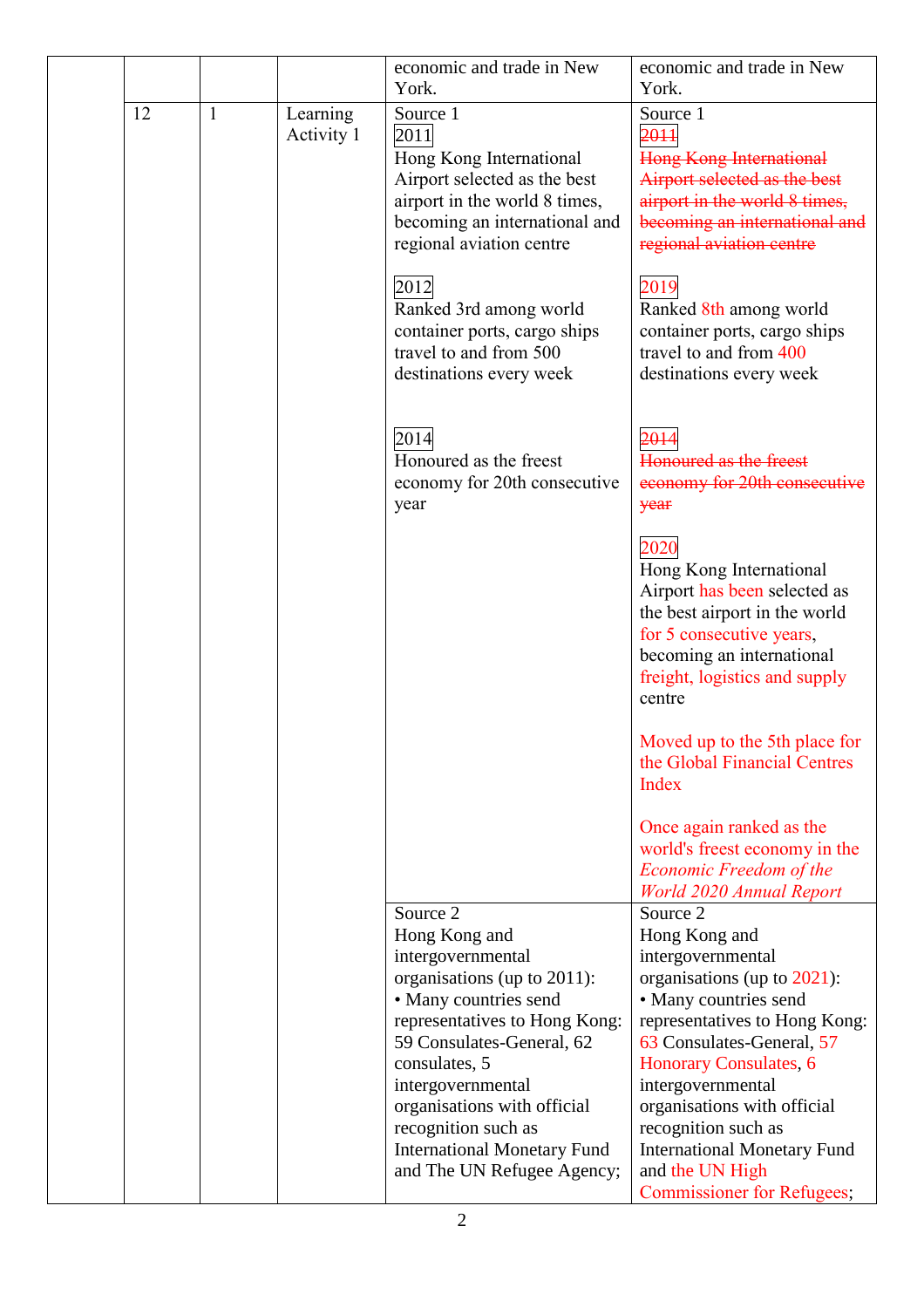|    |             | Official international                                        | Official international                                      |
|----|-------------|---------------------------------------------------------------|-------------------------------------------------------------|
|    |             | exchange events in 2011:                                      | exchange events in 2020:                                    |
|    |             | • Experts from the World                                      | • The Development Bureau                                    |
|    |             | Health Organisation gathered                                  | organised an International                                  |
|    |             | in Hong Kong to plan and                                      | <b>Urban Forestry Conference,</b>                           |
|    |             | discuss a strategy to employ                                  | which was for experts from                                  |
|    |             | medical equipment properly;                                   | different countries to share                                |
|    |             | • Hillary Clinton, then-                                      | their experiences and best                                  |
|    |             | Secretary of State of the                                     | practices on urban forestry                                 |
|    |             |                                                               |                                                             |
|    |             | United States, visited Hong                                   | management, to work towards                                 |
|    |             | Kong for an official interview                                | improving the livability and                                |
|    |             | and met the Chief Executive                                   | resilience of cities.                                       |
|    |             | at Government House;                                          | • The Secretary for Commerce                                |
|    |             | • The Financial Secretary                                     | and Economic Development                                    |
|    |             | attended the annual meeting                                   | and the Deputy Director-                                    |
|    |             | of International Monetary                                     | <b>General of the Directorate</b>                           |
|    |             | Fund and World Bank as a                                      | General for Trade of the                                    |
|    |             | member of the Chinese                                         | <b>European Commission</b>                                  |
|    |             | delegation.                                                   | attended the Economist                                      |
|    |             | Hong Kong 2011, Constitutional                                | Webinar, to discuss the                                     |
|    |             | and Mainland Affairs Bureau of the<br><b>HKSAR</b> Government | impact of global trade                                      |
|    |             |                                                               | diversion after the                                         |
|    |             |                                                               | <b>Coronavirus Disease</b>                                  |
|    |             |                                                               | (COVID-19) pandemic.                                        |
|    |             |                                                               |                                                             |
|    |             |                                                               | Summary of online resources:                                |
|    |             |                                                               | <b>Protocol Division of Government</b>                      |
|    |             |                                                               | Secretariat, Constitutional and<br>Mainland Affairs Bureau, |
|    |             |                                                               | <b>Development Bureau and</b>                               |
|    |             |                                                               | <b>Commerce and Economic</b>                                |
|    |             |                                                               | <b>Development Bureau of HKSAR</b>                          |
|    |             |                                                               | Government                                                  |
| 14 | More        | Globalisation and World                                       | Globalisation and World                                     |
|    | Information | Cities                                                        | Cities                                                      |
|    |             | In 2012, London and New                                       | In 2020, London and New                                     |
|    |             | York ranked 1st and 2nd                                       | York ranked 1st and 2nd                                     |
|    |             | respectively in the research.                                 | respectively in the research.                               |
|    |             | This shows that they have the                                 | This shows that they have the                               |
|    |             | highest degree of connection                                  | highest degree of connection                                |
|    |             | and integration with other                                    | and integration with other                                  |
|    |             | places in the world. Other                                    | places in the world. Other                                  |
|    |             | 'global cities' which ranked in                               | 'global cities' which ranked in                             |
|    |             | the Top 10 include Hong                                       | the Top 10 include Hong                                     |
|    |             | Kong, Singapore, Tokyo and                                    | Kong, Singapore, Beijing and                                |
|    |             | Shanghai. All these cities are                                | Tokyo and Shanghai. All                                     |
|    |             | in the Asia-Pacific region. It                                | these cities are in the Asia-                               |
|    |             | shows that 'global cities' have                               | Pacific region. It shows that                               |
|    |             | a close relationship with the                                 | 'global cities' have a close                                |
|    |             | intensive development of the                                  | relationship with the intensive                             |
|    |             | Asia-Pacific region.                                          | development of the Asia-                                    |
|    |             |                                                               |                                                             |
|    |             |                                                               |                                                             |
|    |             |                                                               | Pacific region.                                             |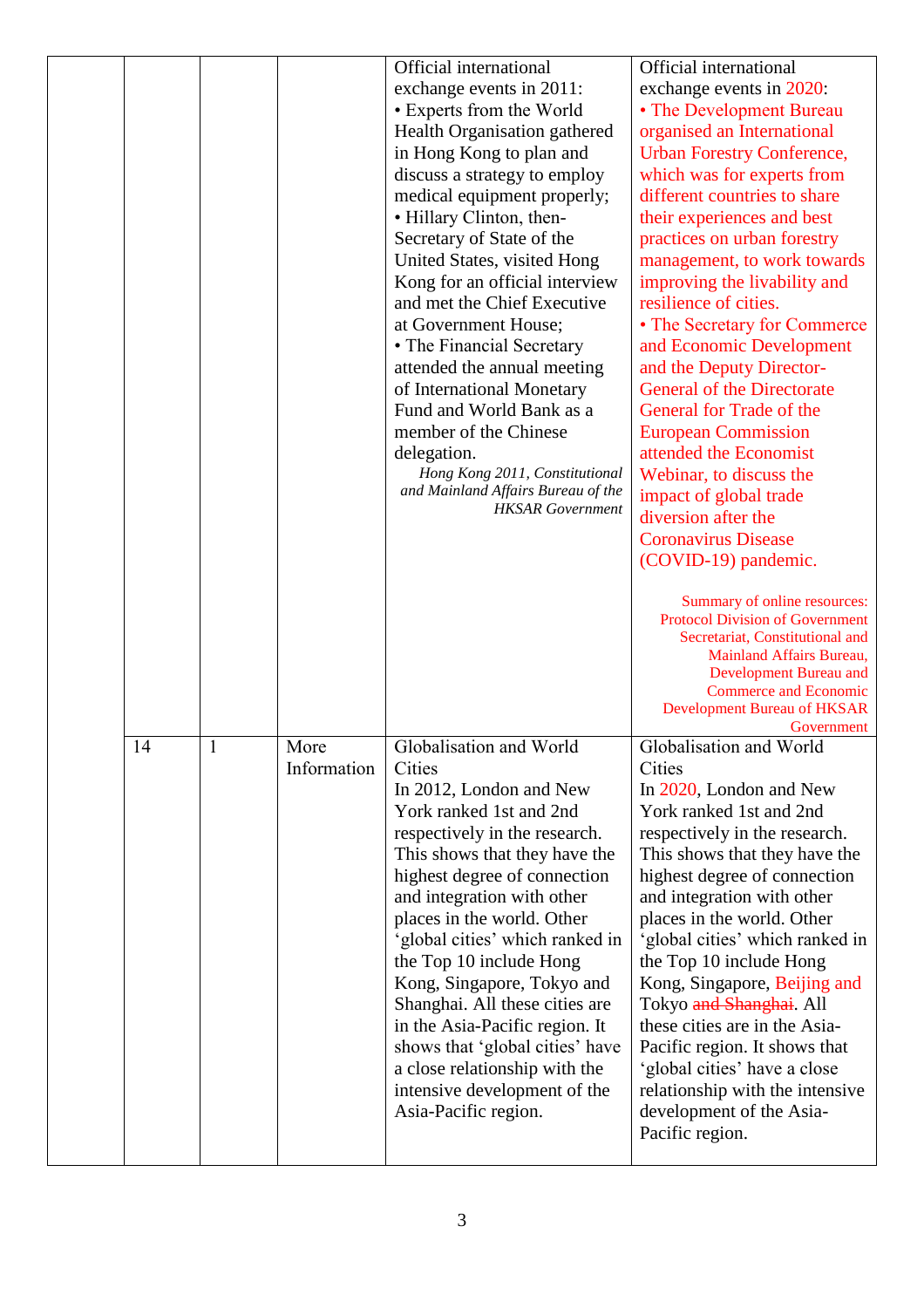|  | 15      | $\mathbf{1}$ | Focus of                                                                                                                                                                                                                                                                                                                                                                                 | A.                                                                                                                                                                                                                                                                                                                                                                                                                                                                                                                                                                                                                                                                                             | A.                                                                                                                                                                                                                                                                                                                                                                                                                                                                                                                                                                                                                                                                                                                                                                                                                                       |
|--|---------|--------------|------------------------------------------------------------------------------------------------------------------------------------------------------------------------------------------------------------------------------------------------------------------------------------------------------------------------------------------------------------------------------------------|------------------------------------------------------------------------------------------------------------------------------------------------------------------------------------------------------------------------------------------------------------------------------------------------------------------------------------------------------------------------------------------------------------------------------------------------------------------------------------------------------------------------------------------------------------------------------------------------------------------------------------------------------------------------------------------------|------------------------------------------------------------------------------------------------------------------------------------------------------------------------------------------------------------------------------------------------------------------------------------------------------------------------------------------------------------------------------------------------------------------------------------------------------------------------------------------------------------------------------------------------------------------------------------------------------------------------------------------------------------------------------------------------------------------------------------------------------------------------------------------------------------------------------------------|
|  |         |              | Learning<br>Hong Kong leads world in<br>economic freedom. Up to<br>has selected Hong Kong as<br>the freest economy for 20<br>consecutive years.<br>According to once-every-<br>three-years global research<br>done by the Bank for<br><b>International Settlements in</b><br>2010, the volume of<br>transactions in the Hong Kong<br>foreign exchange market<br>ranked 6th in the world. | 2014, the Heritage Foundation                                                                                                                                                                                                                                                                                                                                                                                                                                                                                                                                                                                                                                                                  | Hong Kong leads world in<br>economic freedom. Since the<br>Fraser Institute began<br>publishing the Economic<br>Freedom of the World Annual<br>Report in 1996, Hong Kong<br>has consistently ranked as the<br>world's freest economy.                                                                                                                                                                                                                                                                                                                                                                                                                                                                                                                                                                                                    |
|  |         |              |                                                                                                                                                                                                                                                                                                                                                                                          | According to once-every-<br>three-years global research<br>done by the Bank for<br><b>International Settlements in</b><br>2019, the volume of<br>transactions in the Hong Kong<br>foreign exchange market<br>ranked 4th in the world.                                                                                                                                                                                                                                                                                                                                                                                                                                                          |                                                                                                                                                                                                                                                                                                                                                                                                                                                                                                                                                                                                                                                                                                                                                                                                                                          |
|  | 16      | $\mathbf{1}$ | Focus of<br>Learning                                                                                                                                                                                                                                                                                                                                                                     | $\overline{C}$ .<br>In 2011, more than 30,000<br>foreign professionals were<br>approved to come to Hong<br>Kong to work through the<br>'General Employment<br>Policy'. From 2003 to 2011, a<br>total of 49,021 talented and<br>professional people from the<br>mainland were approved to<br>come to work through the<br>'Admission Scheme for<br><b>Mainland Talents and</b><br>Professionals'.<br>D.<br>For example, up to 2011,<br>Hong Kong International<br>Airport was selected as the<br>best airport in the world 8<br>times. In 2012, the container<br>terminals in Hong Kong<br>ranked the 3rd busiest in the<br>world. They handle more than<br>20 million containers every<br>year. | $\mathcal{C}$ .<br>In 2019, more than $40,000$<br>foreign professionals were<br>approved to come to Hong<br>Kong to work through the<br>'General Employment<br>Policy'. From 2003 to 2020, a<br>total of 139,295 talented and<br>professional people from the<br>mainland were approved to<br>come to work through the<br>'Admission Scheme for<br><b>Mainland Talents and</b><br>Professionals'.<br>D.<br>For example, up to 2020,<br>Hong Kong International<br>Airport has often been<br>awarded with the Asian<br>Freight, Logistics and Supply<br>Chain Awards (AFLAS) and<br>selected as the best airport in<br>the world for 5 consecutive<br>years by Asia Cargo News. In<br>2019, the container terminals<br>in Hong Kong ranked the 8th<br>busiest in the world. They<br>handle more than 19 million<br>containers every year. |
|  | $16-17$ | $\mathbf{1}$ | Focus of<br>Learning                                                                                                                                                                                                                                                                                                                                                                     | D.<br>Hong Kong is also praised for<br>having the world's cheapest<br>Internet and telephone<br>services. The maximum and<br>average Internet connection                                                                                                                                                                                                                                                                                                                                                                                                                                                                                                                                       | D.<br>Hong Kong is also praised for<br>having the world's cheapest<br>Internet and telephone<br>services. The maximum and<br>general Internet connection                                                                                                                                                                                                                                                                                                                                                                                                                                                                                                                                                                                                                                                                                 |
|  |         |              |                                                                                                                                                                                                                                                                                                                                                                                          | speeds in Hong Kong are the                                                                                                                                                                                                                                                                                                                                                                                                                                                                                                                                                                                                                                                                    | speeds in Hong Kong both                                                                                                                                                                                                                                                                                                                                                                                                                                                                                                                                                                                                                                                                                                                                                                                                                 |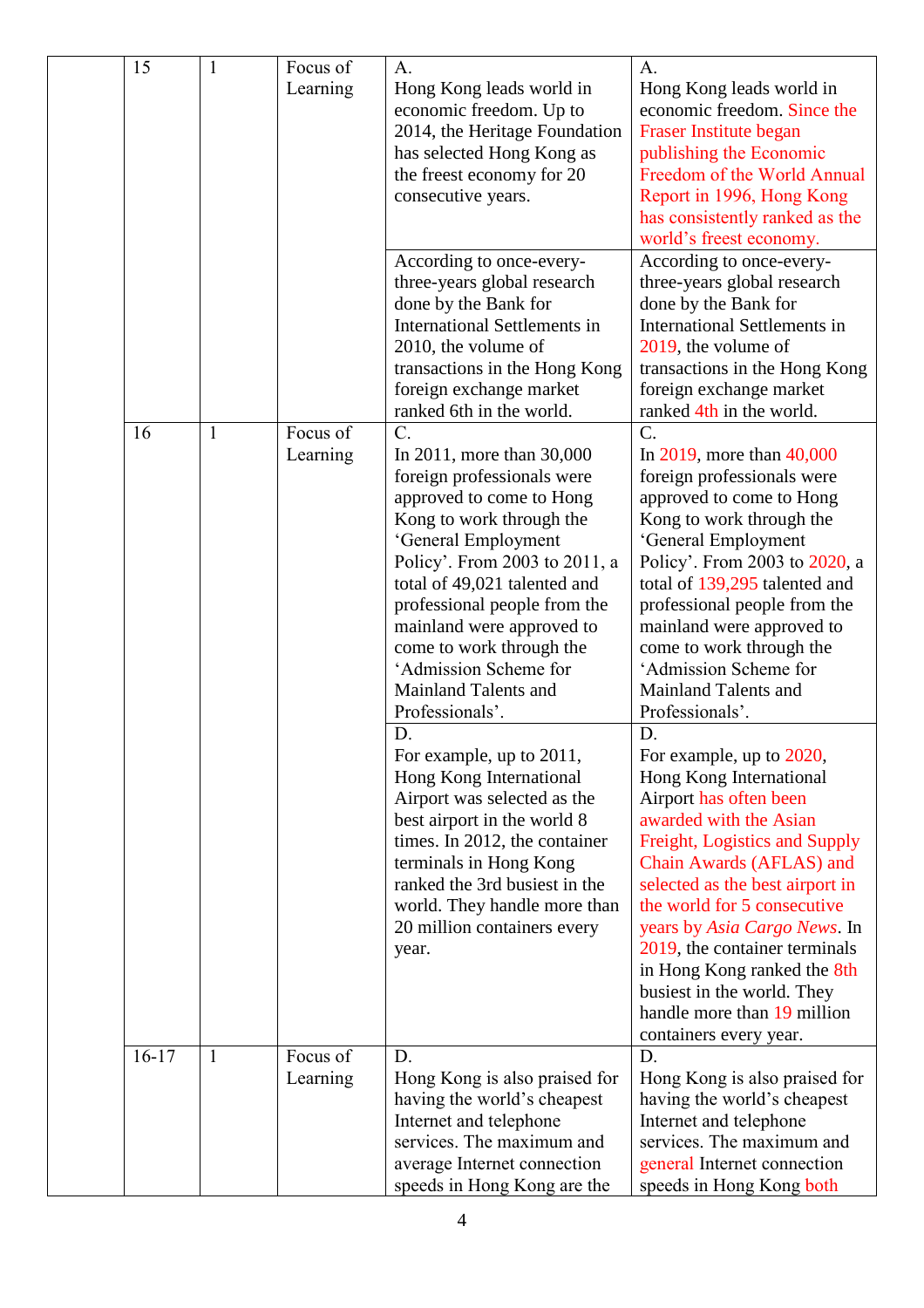|    |              |             | fastest in the world. About      | ranked 4th in the world.          |
|----|--------------|-------------|----------------------------------|-----------------------------------|
|    |              |             | 86% of households use            | About 93% of households use       |
|    |              |             | broadband. This is also among    | broadband. This is also one of    |
|    |              |             | the highest ones in the world.   | the highest rates in the world.   |
| 18 | $\mathbf{1}$ | More        | Different organisations have     | Different organisations have      |
|    |              | Information | done research on the             | done research on the              |
|    |              |             | competitiveness of cities        | competitiveness of cities         |
|    |              |             | around the world. For            | around the world. For             |
|    |              |             | example, The Global              | example, the World Economic       |
|    |              |             | Competitiveness Report done      | Forum's Global                    |
|    |              |             | by the World Economic            | <b>Competitiveness Report</b>     |
|    |              |             | Forum used 12 indicators,        | studied the competitiveness of    |
|    |              |             | including infrastructure,        | 141 economies in 12 areas of      |
|    |              |             | macroeconomic environment,       | assessment: institutions,         |
|    |              |             | level of health and education,   | infrastructure, information       |
|    |              |             | labour market efficiency,        | and communications                |
|    |              |             | financial market development,    | technology adoption,              |
|    |              |             | technological readiness and      | macroeconomic stability,          |
|    |              |             | degree of innovation; Global     | health, skills, product           |
|    |              |             | <b>Urban Competitiveness</b>     | markets, labour markets,          |
|    |              |             | Report published by the          | financial systems, market size,   |
|    |              |             | <b>Chinese Academy of Social</b> | business dynamism, and            |
|    |              |             | Sciences measured the            | innovation capability through     |
|    |              |             | competitiveness of 500 cities    | 103 individual indicators;        |
|    |              |             |                                  | Global Urban                      |
|    |              |             | around the world, focusing on    |                                   |
|    |              |             | gross production, growth rate    | Competitiveness Report            |
|    |              |             | of economy, employment rate,     | published by the Chinese          |
|    |              |             | labour productivity, number      | <b>Academy of Social Sciences</b> |
|    |              |             | of patent applications and       | studied the competitiveness of    |
|    |              |             | distribution of multinational    | 1,006 cities in the world in 2    |
|    |              |             | companies.                       | assessment areas: the soft        |
|    |              |             |                                  | business environment              |
|    |              |             |                                  | (referring to the development     |
|    |              |             |                                  | of policy, market and human       |
|    |              |             |                                  | capital related to economic       |
|    |              |             |                                  | and social development) and       |
|    |              |             |                                  | the hard business environment     |
|    |              |             |                                  | (referring to transportation,     |
|    |              |             |                                  | electricity, Internet speed,      |
|    |              |             |                                  | airport facilities, natural       |
|    |              |             |                                  | disaster index, and shipping      |
|    |              |             |                                  | convenience).                     |
| 19 | $\mathbf{1}$ | Glossary    | intergovernmental                | intergovernmental                 |
|    |              |             | organisations                    | organisations                     |
|    |              |             | The largest intergovernmental    | The largest intergovernmental     |
|    |              |             | organisation in the world is     | organisation in the world is      |
|    |              |             | United Nations. It was           | United Nations. It was            |
|    |              |             | established in 1945. After the   | established in 1945. After the    |
|    |              |             | Republic of South Sudan          | Republic of South Sudan           |
|    |              |             | joined United Nations in         | joined United Nations in          |
|    |              |             | 2011, there were totally 193     | 2011, currently there are         |
|    |              |             | country members including        | totally 193 country members       |
|    |              |             | China.                           | in total, including China-until   |
|    |              |             |                                  |                                   |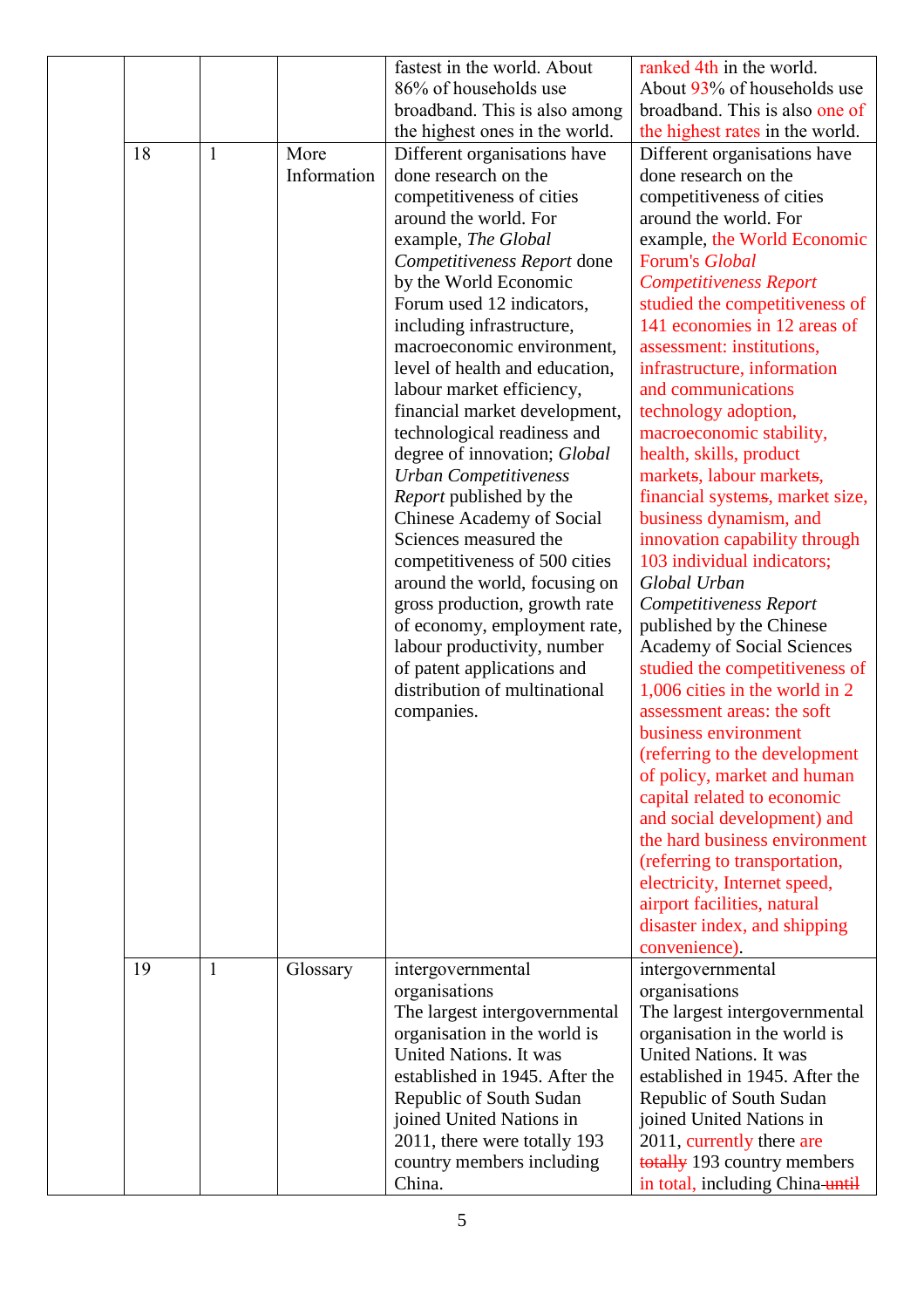|    |                |                        |                                                                                                                                                                                                                                                                                                                                                                                                                                                                                                                                                                                                                                                                                                                                                                                       | H <sub>0</sub>                                                                                                                                                                                                                                                                                                                                                                                                                                                                                                                                                                                                                                                                                                                                                                                                                                                                                                                                                                                                                                                    |
|----|----------------|------------------------|---------------------------------------------------------------------------------------------------------------------------------------------------------------------------------------------------------------------------------------------------------------------------------------------------------------------------------------------------------------------------------------------------------------------------------------------------------------------------------------------------------------------------------------------------------------------------------------------------------------------------------------------------------------------------------------------------------------------------------------------------------------------------------------|-------------------------------------------------------------------------------------------------------------------------------------------------------------------------------------------------------------------------------------------------------------------------------------------------------------------------------------------------------------------------------------------------------------------------------------------------------------------------------------------------------------------------------------------------------------------------------------------------------------------------------------------------------------------------------------------------------------------------------------------------------------------------------------------------------------------------------------------------------------------------------------------------------------------------------------------------------------------------------------------------------------------------------------------------------------------|
| 20 | $\mathbf{1}$   | Glossary               | city competitiveness<br>For example, The Global<br>Competitiveness Report by<br>World Economic Forum<br>(WEF) and Global Urban<br>Competitiveness Report by<br><b>Chinese Academy</b><br>of Social Sciences. The<br>former one conducts research<br>based on 12 indicators such as<br>infrastructure,<br>macroeconomic environment,<br>level of health and education,<br>labour market efficiency,<br>financial market development,<br>technological readiness and<br>degree of innovation. The<br>latter conducts its<br>measurement of 500 cities<br>across the world based on<br>factors like the gross<br>production value, economic<br>growth rate, employment rate,<br>labour productivity, number<br>of patent applications and<br>distribution of multinational<br>companies. | city competitiveness<br>For example, the Global<br>Competitiveness Report by<br>World Economic Forum<br>(WEF) and Global Urban<br>Competitiveness Report by<br><b>Chinese Academy of Social</b><br>Sciences. The former one<br>studied the competitiveness of<br>141 economies in 12 areas of<br>assessment: institutions,<br>infrastructure, information<br>and communications<br>technology adoption,<br>macroeconomic stability,<br>health, skills, product<br>markets, labour markets,<br>financial systems, market size,<br>business dynamism, and<br>innovation capability through<br>103 individual indicators. The<br>latter one studied the<br>competitiveness of 1,006<br>cities in the world in 2<br>assessment areas: the soft<br>business environment<br>(referring to the development<br>of policy, market and human<br>capital related to economic<br>and social development) and<br>the hard business environment<br>(referring to transportation,<br>electricity, Internet speed,<br>airport facilities, natural<br>disaster index, and shipping |
| 23 | $\overline{2}$ | Learning<br>Activity 1 | Source 3<br>HK Observatory refused to<br>formulate warning mechanism<br>according to the Air Pollution<br>Index.                                                                                                                                                                                                                                                                                                                                                                                                                                                                                                                                                                                                                                                                      | convenience).<br>Source 3<br>The Air Quality Health Index<br>reached level 10 for some<br>days.                                                                                                                                                                                                                                                                                                                                                                                                                                                                                                                                                                                                                                                                                                                                                                                                                                                                                                                                                                   |
|    |                |                        | US report on human right<br>stated: HK police disturbed<br>freedom of assembly.<br><b>Commissioner of Police</b><br>denied that police suppressed<br>freedom of speech.                                                                                                                                                                                                                                                                                                                                                                                                                                                                                                                                                                                                               | US report on human right<br>stated: HK police disturbed<br>freedom of assembly.<br>The then Commissioner of<br>Police denied that police<br>suppressed freedom of<br>speech.                                                                                                                                                                                                                                                                                                                                                                                                                                                                                                                                                                                                                                                                                                                                                                                                                                                                                      |
|    |                |                        | HK's ranking in World Press<br>Freedom Index keeps                                                                                                                                                                                                                                                                                                                                                                                                                                                                                                                                                                                                                                                                                                                                    | HK's ranking in World Press<br>Freedom Index keeps                                                                                                                                                                                                                                                                                                                                                                                                                                                                                                                                                                                                                                                                                                                                                                                                                                                                                                                                                                                                                |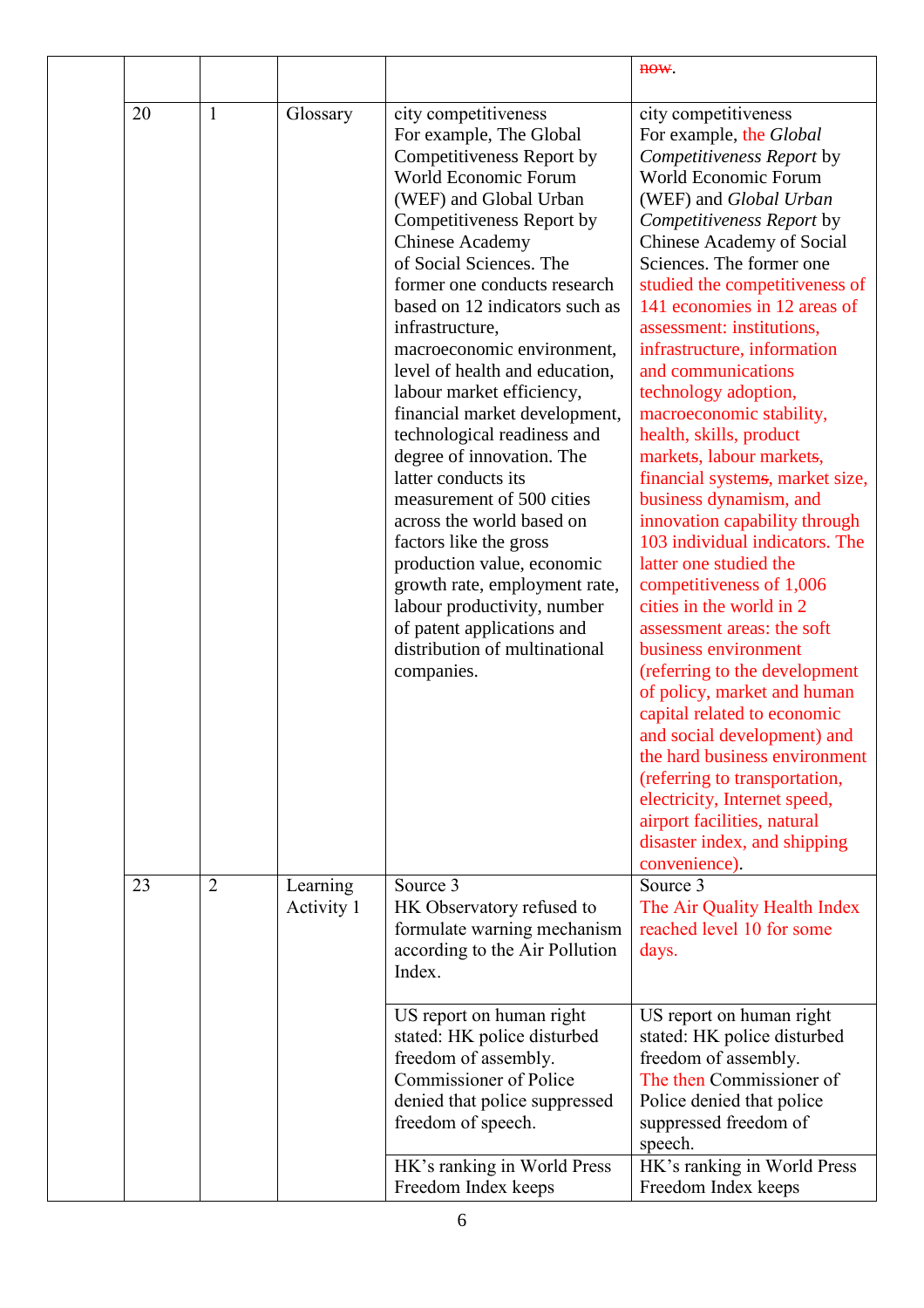|    |                |                      | dropping. Ranked 18th in                                                                                                                                                                                                                                                                                                                                                                                                                                        | dropping. Ranked 58th in                                                                                                                                                                                                                                                                                                                                                                                                                                                                                            |
|----|----------------|----------------------|-----------------------------------------------------------------------------------------------------------------------------------------------------------------------------------------------------------------------------------------------------------------------------------------------------------------------------------------------------------------------------------------------------------------------------------------------------------------|---------------------------------------------------------------------------------------------------------------------------------------------------------------------------------------------------------------------------------------------------------------------------------------------------------------------------------------------------------------------------------------------------------------------------------------------------------------------------------------------------------------------|
|    |                |                      |                                                                                                                                                                                                                                                                                                                                                                                                                                                                 |                                                                                                                                                                                                                                                                                                                                                                                                                                                                                                                     |
| 28 | $\overline{2}$ | Focus of<br>Learning | 2002 and 58th in 2013.<br>D.<br>However, there are<br>insufficient educational<br>resources and a serious over-<br>demand for places in<br>international schools.<br>Children of transnational<br>people may fail to be<br>admitted. The HKSAR<br>Government research stated<br>that in the academic year 2016<br>$/$ 2017, there will be a lack of<br>4,203 places in international<br>schools. This may make<br>transnational people less<br>willing to come. | 2013 and 80th in 2020.<br>D.<br>However, as there are<br>insufficient educational<br>resources for international<br>schools, it may be more<br>difficult for children of<br>transnational people to be<br>admitted. In a consultancy<br>report to the HKSAR<br>Government, the provision of<br>international school places in<br>Hong Kong from 2016/17 to<br>2022/23 school year was<br>studied. As it forecasted a<br>shortage of special education<br>services in international<br>schools, transnational people |
|    |                |                      |                                                                                                                                                                                                                                                                                                                                                                                                                                                                 | may be less willing to come.                                                                                                                                                                                                                                                                                                                                                                                                                                                                                        |
| 28 | $\overline{2}$ | Reference            | Content deleted                                                                                                                                                                                                                                                                                                                                                                                                                                                 | All content deleted                                                                                                                                                                                                                                                                                                                                                                                                                                                                                                 |
| 28 | $\overline{2}$ | Focus of<br>Learning | E.<br>In 2011, the 4 key industries<br>in Hong Kong: financial<br>services, tourism, trading and<br>logistics, and professional and<br>producer services, accounted<br>for 58.5% of the GDP and<br>47.6% of the employed<br>population.                                                                                                                                                                                                                         | E.<br>In $2019$ , the 4 key industries<br>in Hong Kong: financial<br>services, tourism, trading and<br>logistics, and professional<br>services and other producer<br>services, accounted for 56.4%<br>of the GDP and 45.4% of the<br>employed population.                                                                                                                                                                                                                                                           |
| 32 |                | Word Easy            | Air Pollution Index<br>A<br>空氣污染指數<br>Consulates-General<br>$\mathbf C$<br>總領事館<br>cultural diversity 文化多元<br>Global Cities Index (GCI)<br>G<br>全球城市指數                                                                                                                                                                                                                                                                                                          | <b>Air Pollution Index</b><br><del>空氣污染指數</del><br><b>Air Quality Health Index</b><br>空氣質素健康指數<br>Consulates-General<br>總領事館<br><b>Coronavirus Disease</b><br>(COVID-19) pandemic<br>2019冠狀病毒病疫情<br>cultural diversity 文化多元<br><b>Development Bureau</b><br>D<br>發展局<br>G Global Cities Index (GCI)<br>全球城市指數<br><b>Global Competitiveness</b><br>Report 《全球競爭力報告》                                                                                                                                                  |
|    |                |                      | Hillary Clinton<br>$\bf H$<br>希拉莉・克林頓                                                                                                                                                                                                                                                                                                                                                                                                                           | <b>Hillary Clinton</b><br>$\bf H$<br>尭林頓<br>希拉莉                                                                                                                                                                                                                                                                                                                                                                                                                                                                     |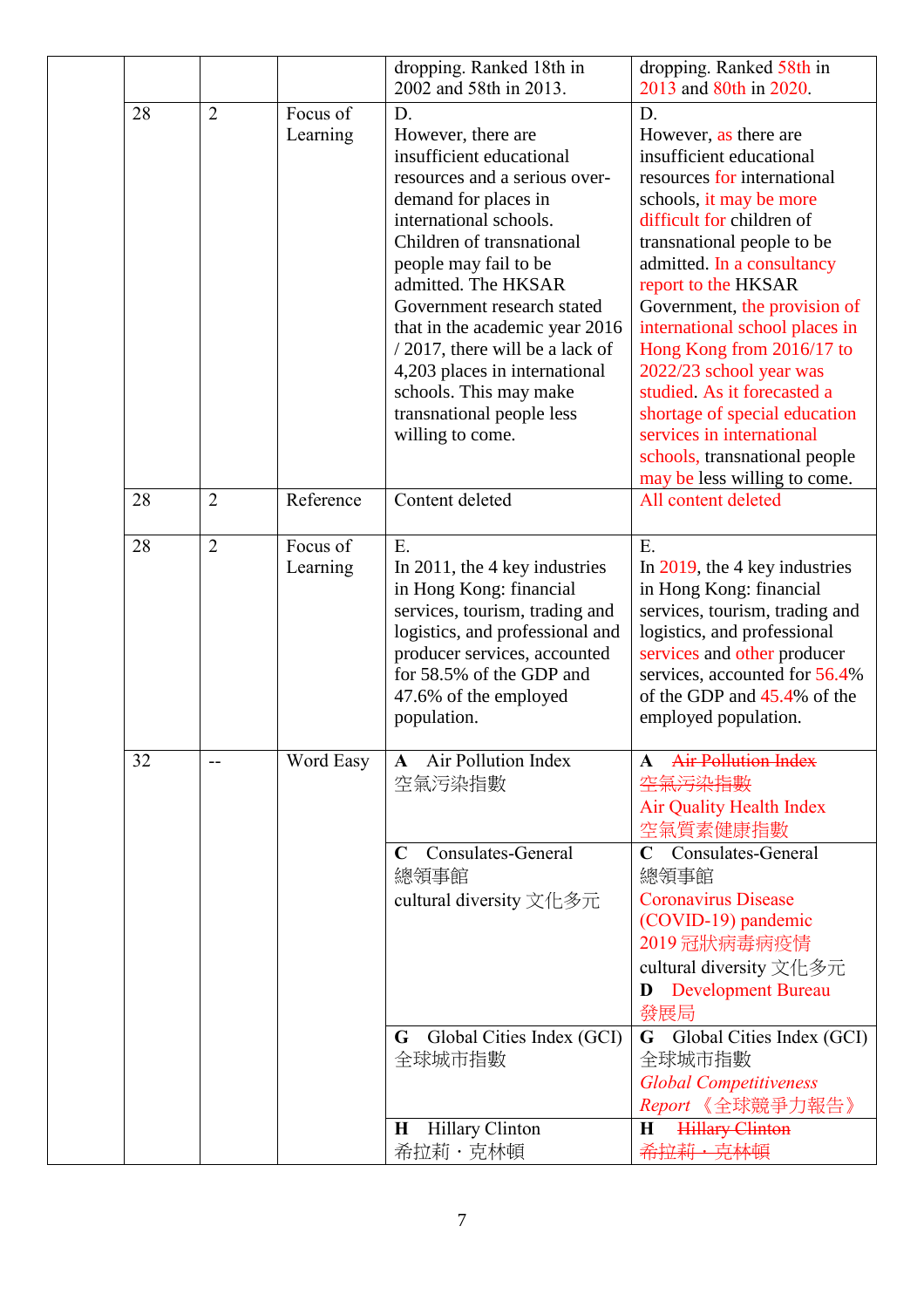|    |     |           | Hong Kong Observatory<br>$\bf H$<br>香港天文台                   | <b>Hong Kong Observatory</b><br>H<br><del>香港天文台</del>                                                     |
|----|-----|-----------|-------------------------------------------------------------|-----------------------------------------------------------------------------------------------------------|
|    |     |           | Hong Kong Sevens<br>Н<br>香港國際七人欖球賽                          | Hong Kong Sevens<br>H<br>香港國際七人欖球賽                                                                        |
|    |     |           |                                                             | <b>Honorary Consulates</b><br>名譽領事館                                                                       |
|    |     |           | <b>International Olympic</b><br>I<br>Committee<br>國際奧林匹克委員會 | <b>International Olympic</b><br>I<br>Committee<br>國際奧林匹克委員會<br><b>International Urban Forestry</b>        |
|    |     |           |                                                             | Conference<br>國際城市林務研討會                                                                                   |
| 33 | $-$ | Word Easy | Reuters 路透社<br>$\mathbf R$                                  | resilience 應變能力<br>R<br>Reuters 路透社                                                                       |
|    |     |           | Secretary of State of the<br>S<br>United States 美國國務卿       | <b>Secretary for Commerce</b><br>S<br>and Economic Development<br>商務及經濟發展局局長<br>Secretary of State of the |
|    |     |           |                                                             | United States 美國國務卿                                                                                       |
|    |     |           | South Korea 南韓<br>S                                         | South Korea 韓國<br>S                                                                                       |
|    |     |           | The Global<br>T                                             | <b>The Global</b><br>T                                                                                    |
|    |     |           | Competitiveness Report<br>《全球競爭力報告》                         | <b>Competitiveness Report</b><br>全球競爭力報告》                                                                 |
|    |     |           | The UN Refugee Agency<br>聯合國難民署                             | The UN Refugee Agency                                                                                     |
|    |     |           | <b>U</b> United Kingdom (UK)<br>英國                          | UN High Commissioner<br>for Refugees 聯合國難民事                                                               |
|    |     |           |                                                             | 務高級專員署                                                                                                    |
|    |     |           |                                                             | United Kingdom (UK)<br>英國                                                                                 |